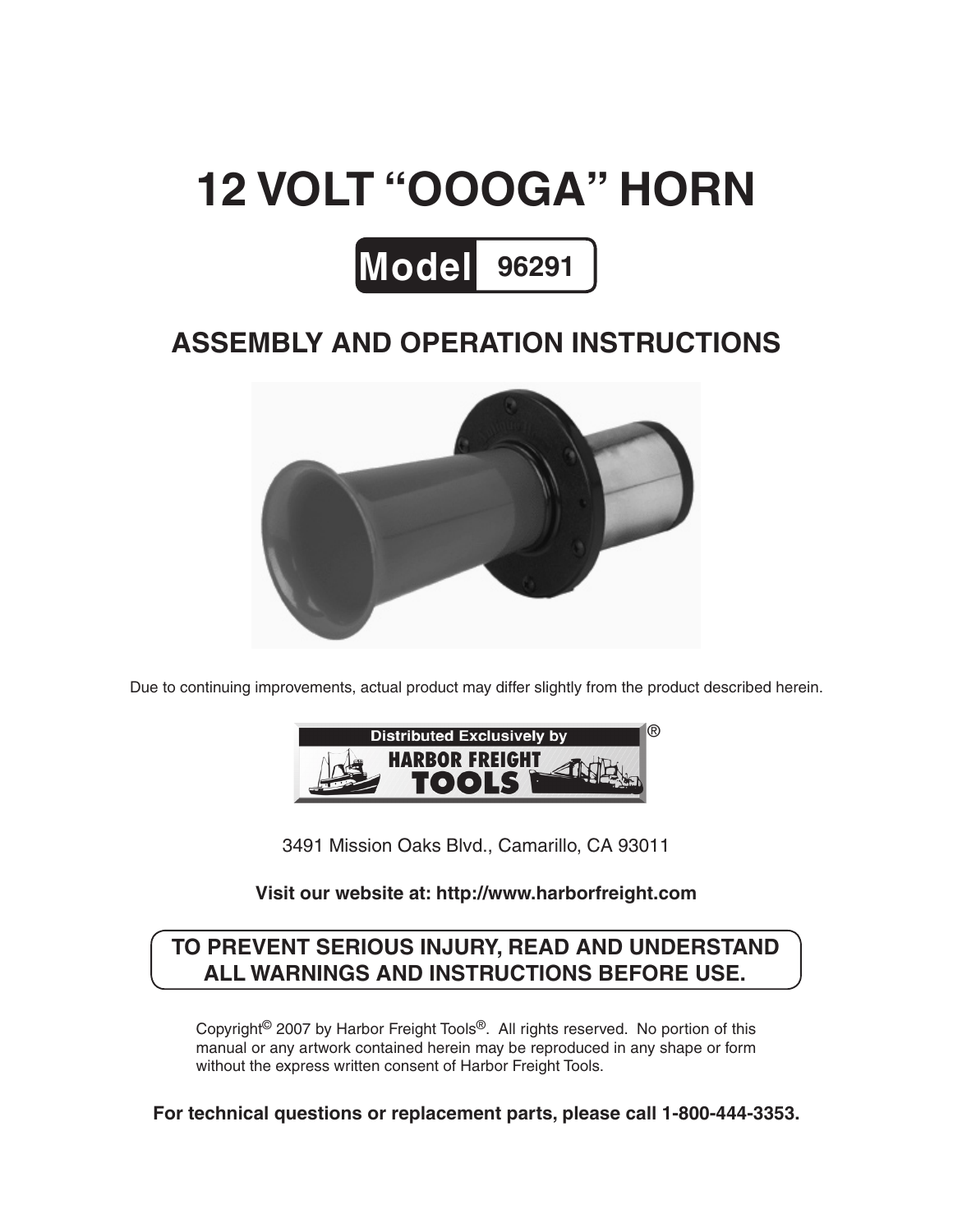# **Specifications**

| <b>Operating Power</b> | 12 Volts DC                      |
|------------------------|----------------------------------|
| <b>Horn Dimensions</b> | 8-3/4" Overall Length            |
| <b>Bell Opening</b>    | 3" Dia. x 4-5/8" L               |
| Materials              | PVC Horns & metal enclosed motor |
| Volume                 | 110dB                            |
| Weight                 | 1.4 Pounds                       |

#### **Save This Manual**

You will need this manual for the safety warnings and precautions, assembly, operating, inspection, maintenance and cleaning procedures, parts list and assembly diagram. Keep your invoice with this manual. Write the invoice number on the inside of the front cover. Write the product's serial number in the back of the manual near the assembly diagram, or write month and year of purchase if product has no number. Keep this manual and invoice in a safe and dry place for future reference.

# **GENERAL SAFETY RULES**

## **WARNING!**

**READ AND UNDERSTAND ALL INSTRUCTIONS Failure to follow all instructions listed below may result in electric shock, fire, and/or serious injury. SAVE THESE INSTRUCTIONS**

# **Work Area**

- 1. **Keep your work area clean and well lit.** Cluttered benches and dark areas invite accidents.
- 2. **Keep children and visitors away while installing and operating.** Distractions can cause you to lose control. Never allow children to play with the Oooga Horn.
- 3. **Avoid body contact with grounded surfaces such as pipes, radiators, ranges, and refrigerators.** There is an increased risk of electric shock if your body is grounded.
- 4. **Do not expose the Oooga Horn to rain or wet conditions.** Water entering the Oooga Horn will increase the risk of electric shock.
- 5. **Use safety equipment.** Dust mask, nonskid safety shoes or hearing protection must be used for appropriate conditions. Always wear ANSI-approved safety goggles and a dust mask/respirator when installing this item.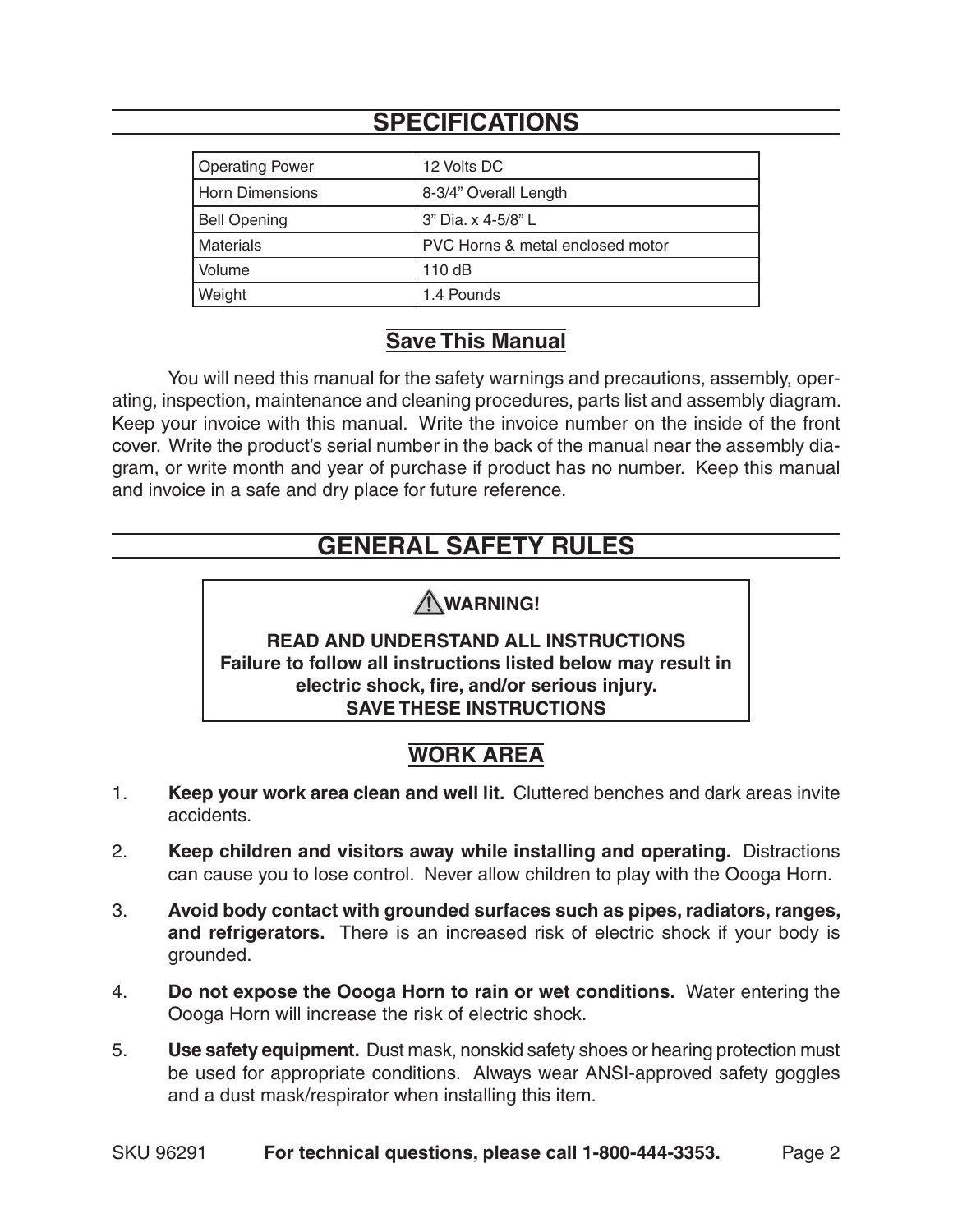- 6. **Store idle equipment out of reach of children and other untrained persons.**  Tools are dangerous in the hands of untrained users.
- 7. **Check for breakage of parts and any other condition that may affect the Oooga Horn's operation.** If damaged, have the tool serviced before using.
- 8. **Service must be performed only by qualified repair personnel.** Service or maintenance performed by unqualified personnel could result in a risk of injury.
- 9. **Maintain labels and nameplates on the Oooga Horn.** These carry important information. If unreadable or missing, contact Harbor Freight Tools for a replacement.
- 10. **WARNING: The brass components of this product contain lead, a chemical known to the State of California to cause birth defects (or other reproductive harm).** (California Health & Safety code § 25249.5, *et seq*.)
- 11. **Exposure to noise levels over 85 dB is hazardous to hearing.** Always wear ANSI approved hearing protection when operating the Oooga Horn. Never use Horn in close proximity to people or animals, as the decibel level may cause hearing damage.
- 12. **Before using the Oooga Horn, check and comply with local standards for noise pollution levels.**

#### **Unpacking**

1. **When unpacking, check to make sure that the item is intact and undamaged.**  If any parts are missing or broken, please call Harbor Freight Tools at the number shown on the cover of this manual as soon as possible.

#### **Assembly Instructions**

**Caution:** Installation should be completed by a qualified technician.

- 1. Before attempting installation of the Oooga Horn, turn off the ignition, shift the gear into park (for automatic transmissions) or reverse (for manual). Remove the car keys from the ignition switch and allow the engine to cool. Place wheel chocks on both sides of at least 2 wheels. Disconnect the vehicle's battery. Make sure the engine and engine compartment are cool before beginning work.
- 2. Lift the vehicle hood and find a suitable location to mount the Oooga Horn (1). This location must shelter the Oooga Horn and Compressor from incoming rain, road water, and mud splash from under the vehicle. Do not mount the Horn near hot engine components or where it may come into direct contact with hot surfaces or any moving parts.
- 3. Mount the Oooga Horn to the vehicle's chassis using the Nut and Bolt (2). The Oooga Horn (1) should be pointing forward and slightly down for maximum efficiency. A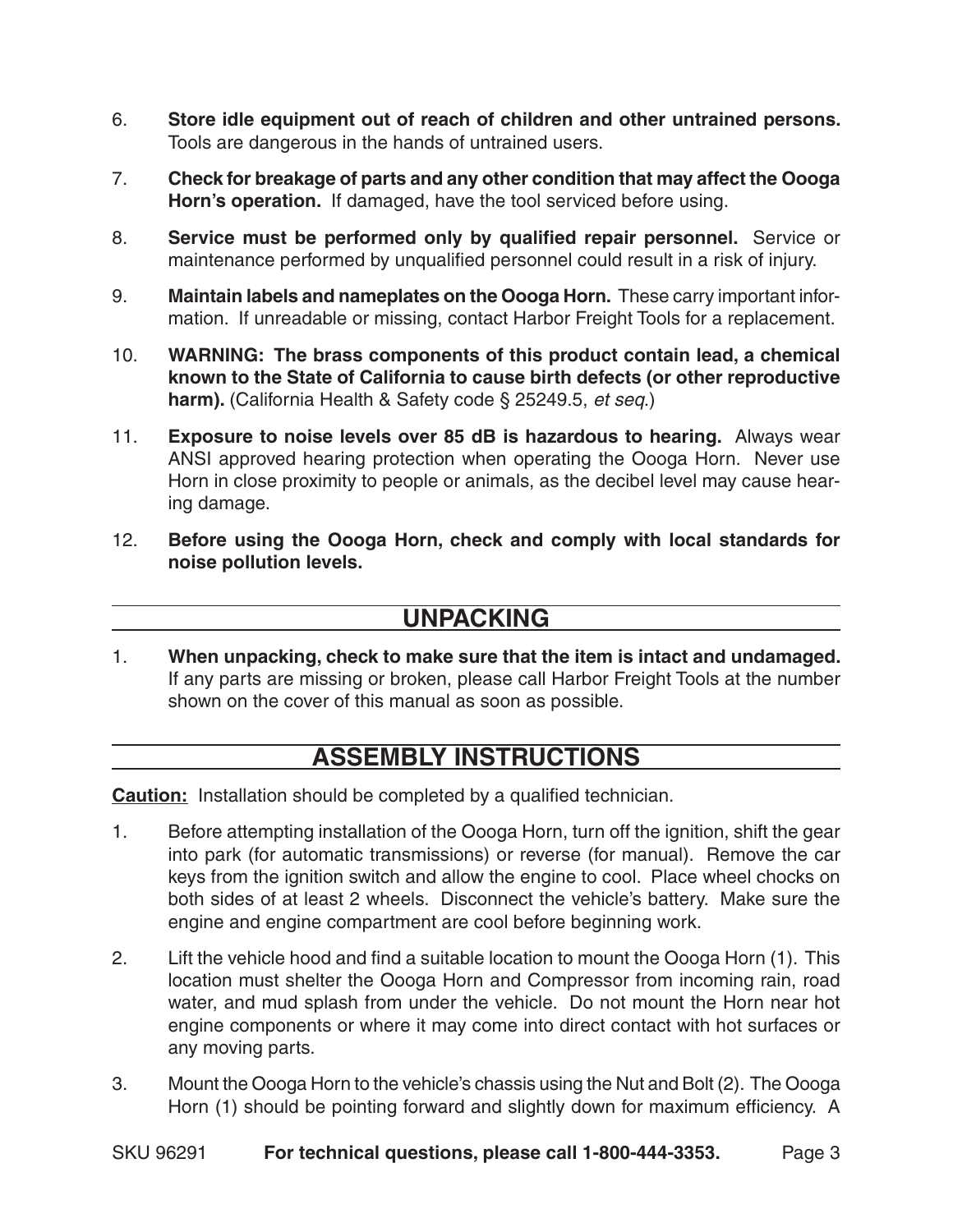hole may need to be drilled in the chassis frame to accomplish this. Before drilling the hole, make sure the drill's path will not come in contact with hidden wiring or any other obstructions or vehicle components. Tighten the Nut securely.

- 4. Mount the Electric Relay (not included), as shown in the Wiring Diagrams, to the chassis frame near the Oooga Horn using a Bolt and Nut (not included). Tighten securely.
- 5. Make the connections to the Oooga Horn (1) and the Electric Relay (not included) as shown on the Mounting and Wiring Diagrams. Always use terminal connectors (not included) on all connections. Connect the terminal on the Electric Relay to a 30A fused circuit.
- **Note:** Most vehicles use a negative ground, but some vehicles employ a positive ground. If this is the case, refer to Positive Ground Wiring Diagram. Pay attention to polarity.

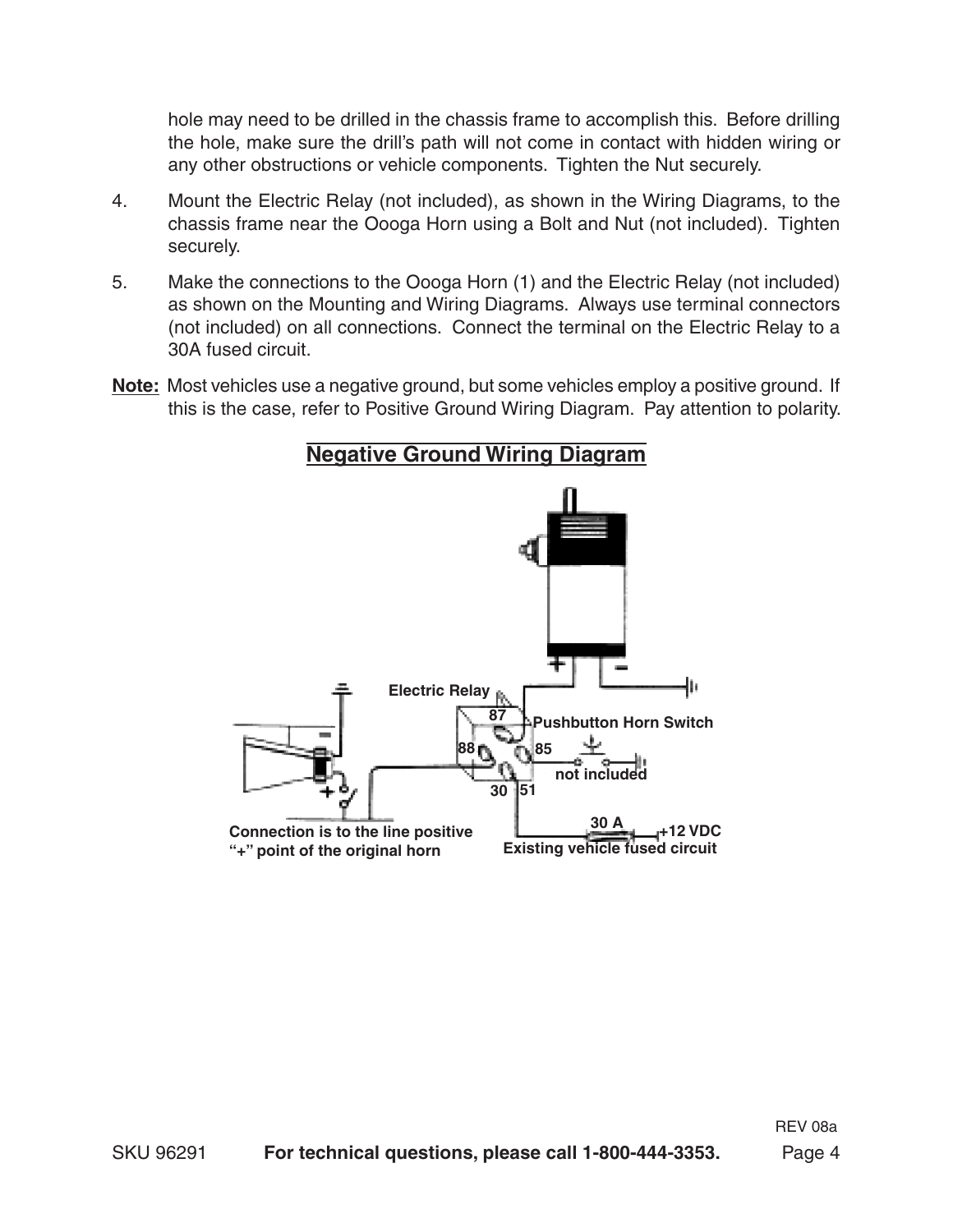## **Positive Ground Wiring Diagram**